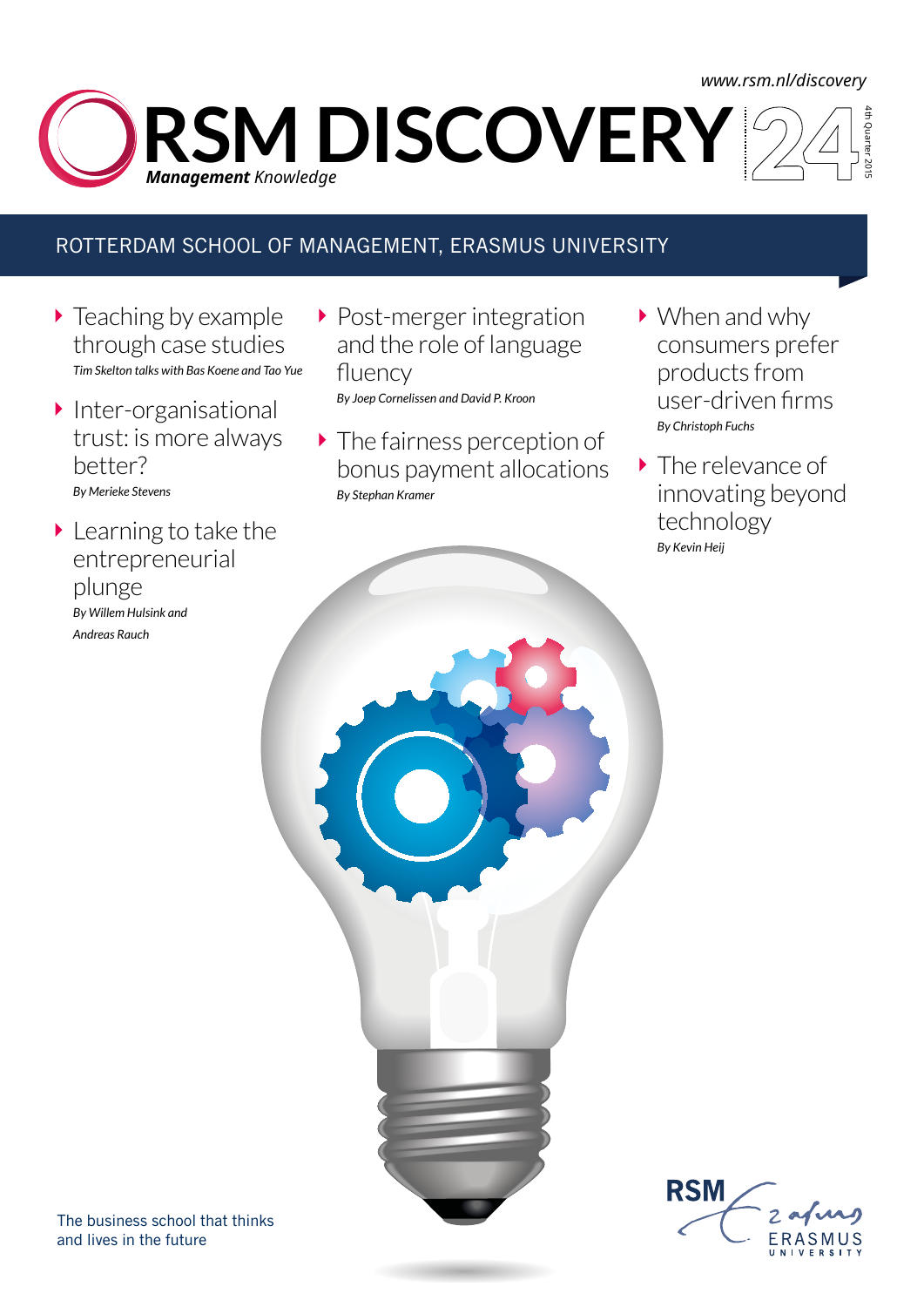# When and why consumers prefer products from user-driven firms

*By Christoph Fuchs* . . . . . . . . . . . . . . . . . .

**Management research has shown that involving customers in your product design can be an effective strategy. Muji furniture and Threadless apparel are just two examples of how powerful this strategy can be. Indeed, user-driven marketing strategies are being deployed widely by a growing number of corporations, from Dell's crowdsourcing initiatives to Starbucks' "Design your own Drink".**

> While giving your consumers a voice can certainly create value, this is not always the case. A plethora of counterexamples can demonstrate how ineffectual user-driven tactics can be when applied in the wrong circumstances. So how, and when, is this a valueadding strategy?

> Together with Darren Dahl from the University of British Columbia in Vancouver, and Martin Schreier from the WU Vienna University of Economics and Business, in Vienna, we designed a series of studies examining precisely when this strategy is effective. Previous studies have focused on evaluating the *quality* of user-driven products versus designer-driven; we wanted to identify consumer perceptions of these products, namely, the reasons why consumers display a preference for user-driven products and under what specific circumstances.

### **User-driven firms**

Companies have typically depended on managers for decisions relating to products and product design (with or without input from market research). Now a growing number of companies look to their user communities for direction on new product ideas or improvements, and market them as "user-designed products" to the broader consumer market.

This strategy is both a smart response to an available resource and a compelling one. So great is the power of consumers today to influence sales and reputation that companies can and should engage with them in some form or another.

The firms that draw heavily on their users for everything from product design to marketing have earned themselves the moniker "user-driven firms". The first of these to emerge were in the

field of open-source software, where the unmet needs of a tech-savvy consumer community led to the development of open-source software that was created for users *by* users – a community of hobbyist programmers and professionals willing to donate their time and effort to designing statistical software. Along with it came the beginning of a revolution in the user/company relationship. Firefox is perhaps one of the greatest examples, relying on the input of users to set up and improve on existing browsers and subsequently becoming the dominant browser on the market.

In the years since, we have seen companies either embrace this trend by incorporating customers into their decision-making processes, or maintain traditional approaches to decisionmaking based on internal expertise. So what of these different approaches?

User-driven companies use their customer base to generate new ideas for innovative products, improve on existing products, and vote for the products that should be marketed on a constant basis. These companies rely strongly on their customers to create value and thus in the process aim to narrow the gap between consumer needs and the end product.

*"…a growing number of companies look to their user communities for direction on new product ideas or improvements, and market them as 'user-designed products'…"*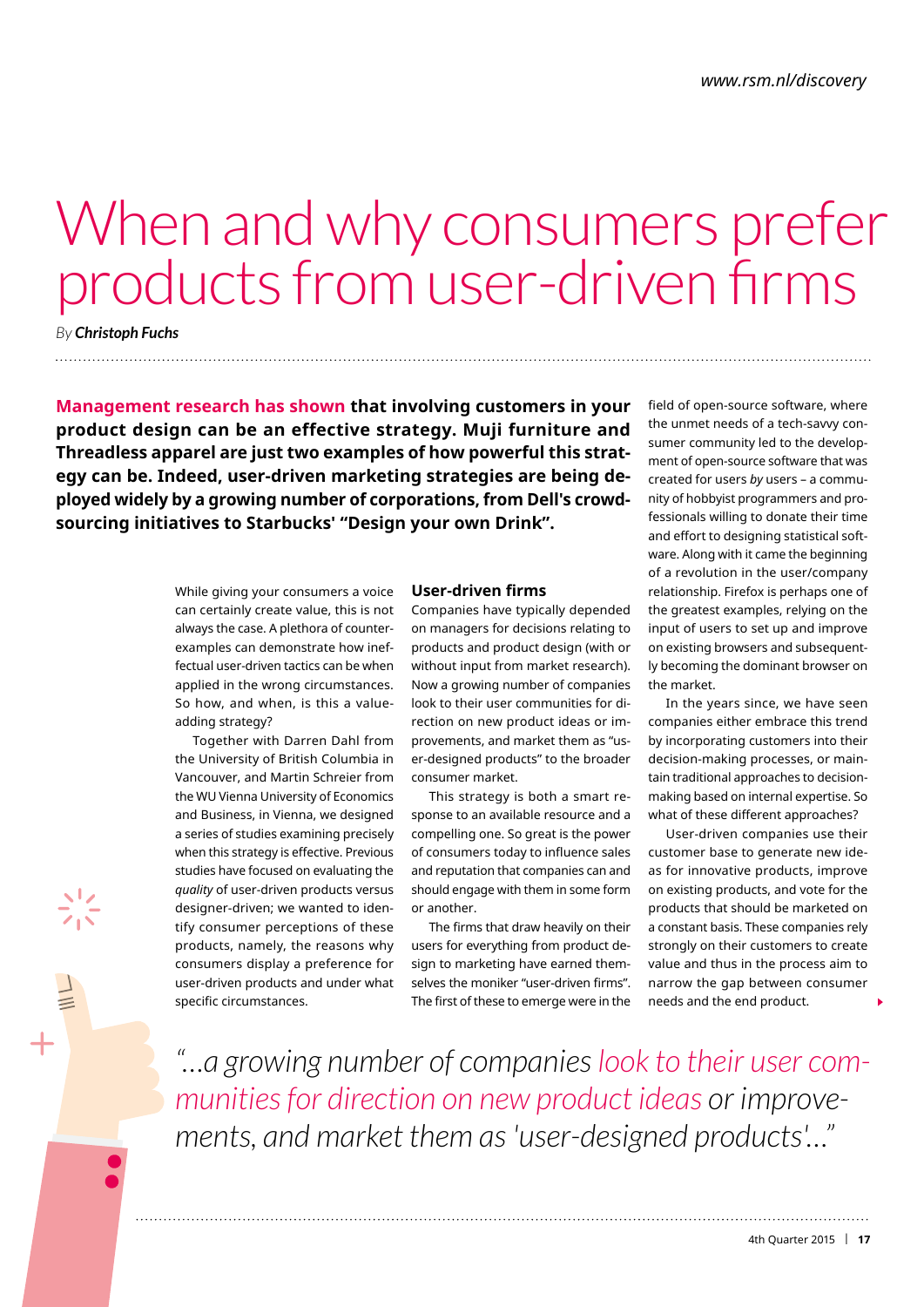## **RSM DISCOVERY** *Management Knowledge*

## When and why consumers prefer products from user-driven firms

## *By Christoph Fuchs* . . . . . . . . . . . . . . . . .

A good example is Chicago-based t-shirt company Threadless, which outsources all t-shirt designs to its customers who then vote on the best designs, which are subsequently printed. The company has been one of the most innovative firms in the US.

More and more global organisations are incorporating user-driven aspects into their business strategies. These companies are recognising that in a society where consumers are interconnected and powerful, it is smart to integrate their voice into certain processes in the company. McDonald's recently held a competition inviting fans to create new burger recipes that were eventually sold in their restaurants.

But one size does not fit all when it comes to how companies can derive value from a consumer community. These tactics don't work for all products, or all companies. And now we have some insights into why.

#### **User-driven value**

In our research we found that consumers display a clear preference for products from user-driven firms over designer-driven firms only when the products are designed by users with whom they identify. In the case of users and product design, it all hinges on social identification.

Studies have shown that when people see others like themselves in positions of influence in a company, they experience a feeling of empowerment. This is a psychological phenomenon called basking in reflected glory. The theory is, even if you have not directly participated in anything, you *could*

have, because the company has integrated people just like you.

Our research shows that this same phenomenon applies to consumers and user-driven product designs. Knowing people like themselves created these products leads consumers to identify with and thus express a preference for both product and company, even without having participated in the design of the product itself. In other words, consumers prefer products from user-driven firms when they feel they belong to similar demographics or social groups.

The effect is reversed when social identification is removed. If a company acquires the input of a group of users dissimilar to the broader customer base, a negative effect can be seen, where consumers prefer the products created by company designers than those of fellow and dissimilar product users.

But there are also other boundary conditions. Let's think of the example of cars or perhaps more specifically, car brakes. Most car buyers do not have the expertise to design car brakes, have never seen car brakes designed, and do not know anybody who could design them. In such a situation, userdesigned car brakes would have significantly less appeal, where users are going to question the competence of the person who designed the product, as well as fail to relate to the designer.

Another interesting finding to come from our research is that the effect is diminished when the user-driven firm is selective in its choice of user participants. If the firm is not open to the in-

put of every user, but only a selected group of users, a feeling of isolation or social exclusion for the observing consumers greatly diminishes any positive effect.

### **Implications for companies**

The takeaway from this is that managers should look carefully at their customer base and the expertise within it before choosing how to give their consumers a voice in their organisation's processes. There are more ways than one of involving consumers.

Take the example of high-status, luxury brands. These companies would perhaps be wise to distance their consumers from the design process, where most consumers are not designers but rather aspire to the design expertise within the company, which is considered elite and high status. But